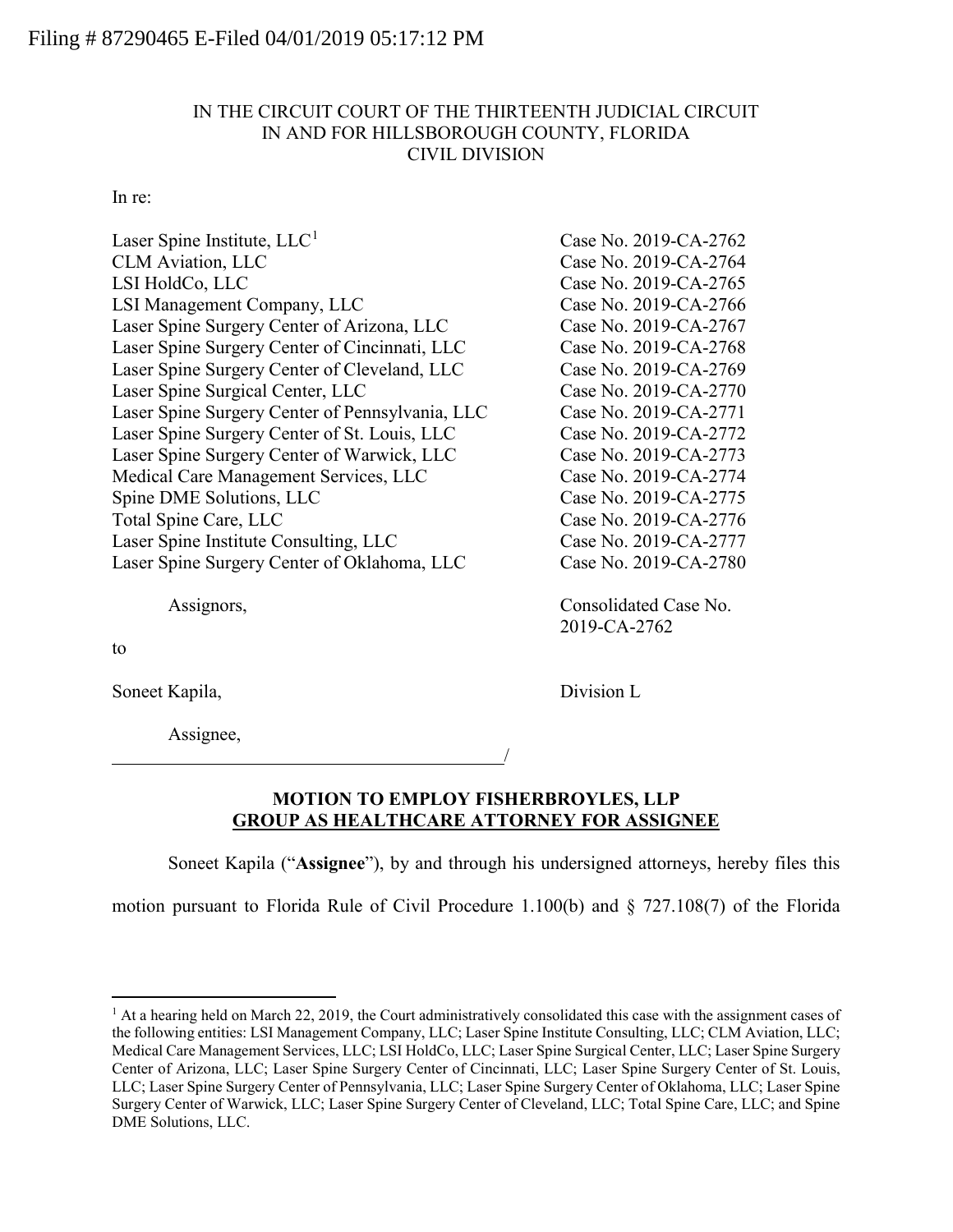Statutes, to employ the law firm of FisherBroyles, LLP as his healthcare attorneys in the Assignment Cases (defined below). In support of this motion, the Assignee states as follows:

#### **Background**

1. On March 14, 2019, Laser Spine Institute, LLC ("**LSI**") executed and delivered an assignment for the benefit of creditors to the Assignee. The Assignee filed a Petition with the Court on March 14, 2019, commencing an assignment for the benefit of creditors proceeding pursuant to Section 727 of the Florida Statutes (the "**LSI Assignment Case**").

2. Simultaneous with the filing of the LSI Assignment Case, the Assignee filed fifteen other Petitions commencing assignment for the benefit of creditors proceedings for 15 affiliates of LSI (the "**Affiliated Assignment Cases**," and together with the LSI Assignment Case, the "**Assignment Cases**"): LSI Management Company, LLC; Laser Spine Institute Consulting, LLC; CLM Aviation, LLC; Medical Care Management Services, LLC; LSI HoldCo, LLC; Laser Spine Surgical Center, LLC; Laser Spine Surgery Center of Arizona, LLC; Laser Spine Surgery Center of Cincinnati, LLC; Laser Spine Surgery Center of St. Louis, LLC; Laser Spine Surgery Center of Pennsylvania, LLC; Laser Spine Surgery Center of Oklahoma, LLC; Laser Spine Surgery Center of Warwick, LLC; Laser Spine Surgery Center of Cleveland, LLC; Total Spine Care, LLC; and Spine DME Solutions, LLC (collectively, together with LSI, the "**Assignors**").

3. The Assignee seeks authority to employ FisherBroyles, LLP ("**FisherBroyles**"), a law firm whose attorneys are admitted to practice in this Court, as his healthcare counsel in the Assignment Cases. The nature of the Assignors' business necessitated immediate assistance of counsel on a variety of issues related to the Health Insurance Portability and Accountability Act of 1996 ("**HIPPA**") and compliance with healthcare laws and regulations in general. The Assignee therefore seeks an order authorizing the retention of FisherBroyles *nunc pro tunc* to March 27, 2019.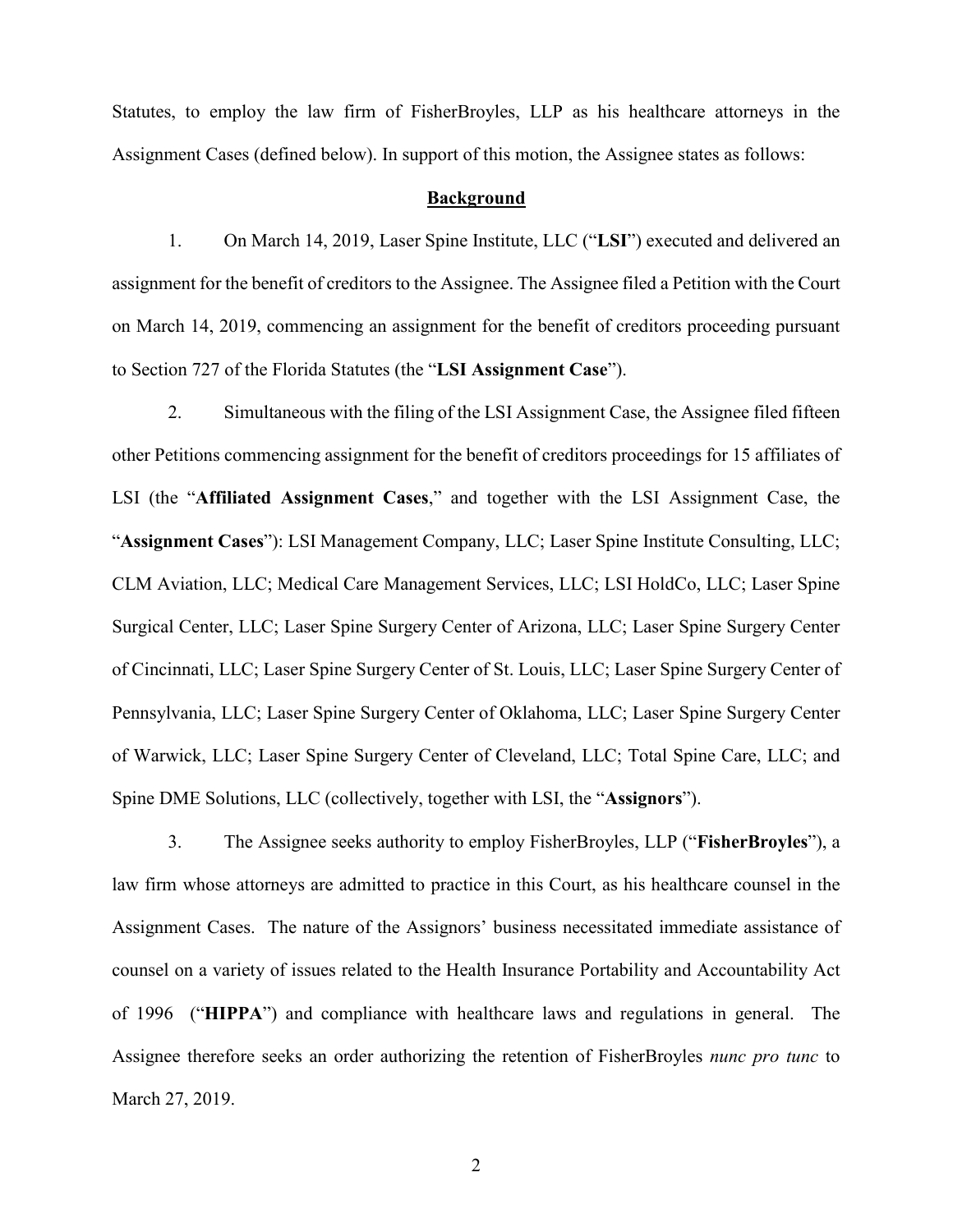### **Relief Requested**

4. One of the Assignee's duties is "to the extent necessary, employ at the expense of the estate one or more . . . attorneys . . . to assist the assignee in carrying out his or her duties under this chapter." Fla. Stat. § 727.108(7). Accordingly, the Assignee seeks to employ FisherBroyles as counsel. The Assignee has selected FisherBroyles because they have considerable experience in healthcare and HIPAA matters. The Assignee believes that FisherBroyles is well qualified to represent him in these proceedings. The professional services FisherBroyles is to render are as follows:

- a) To give the Assignee legal advice with respect to HIPAA and general healthcare matters; and
- b) To perform all other legal services as may be requested by the Assignee.

5. FisherBroyles represents no interest adverse to the Assignee or to the estates in the matters upon which it is to be engaged by the Assignee, and its employment would be to the best interest of this assignment.

WHEREFORE, the Assignee respectfully requests that he be authorized to employ and appoint FisherBroyles, LLP to represent the Assignee in the Assignment Cases under Fla. Stat. § 727.108(7), *nunc pro tunc* to March 27, 2019, and that the Court order such other and further relief as is just and proper.

> */s/ Matthew B. Hale* Edward J. Peterson (FBN 0014612) Matthew B. Hale (FBN 110600) Stichter, Riedel, Blain & Postler, P.A. 110 E. Madison Street, Suite 200 Tampa, Florida 33602 Telephone: (813) 229-0144 Email: [epeterson@srbp.com;](mailto:epeterson@srbp.com) mhale@srbp.com Counsel for Assignee